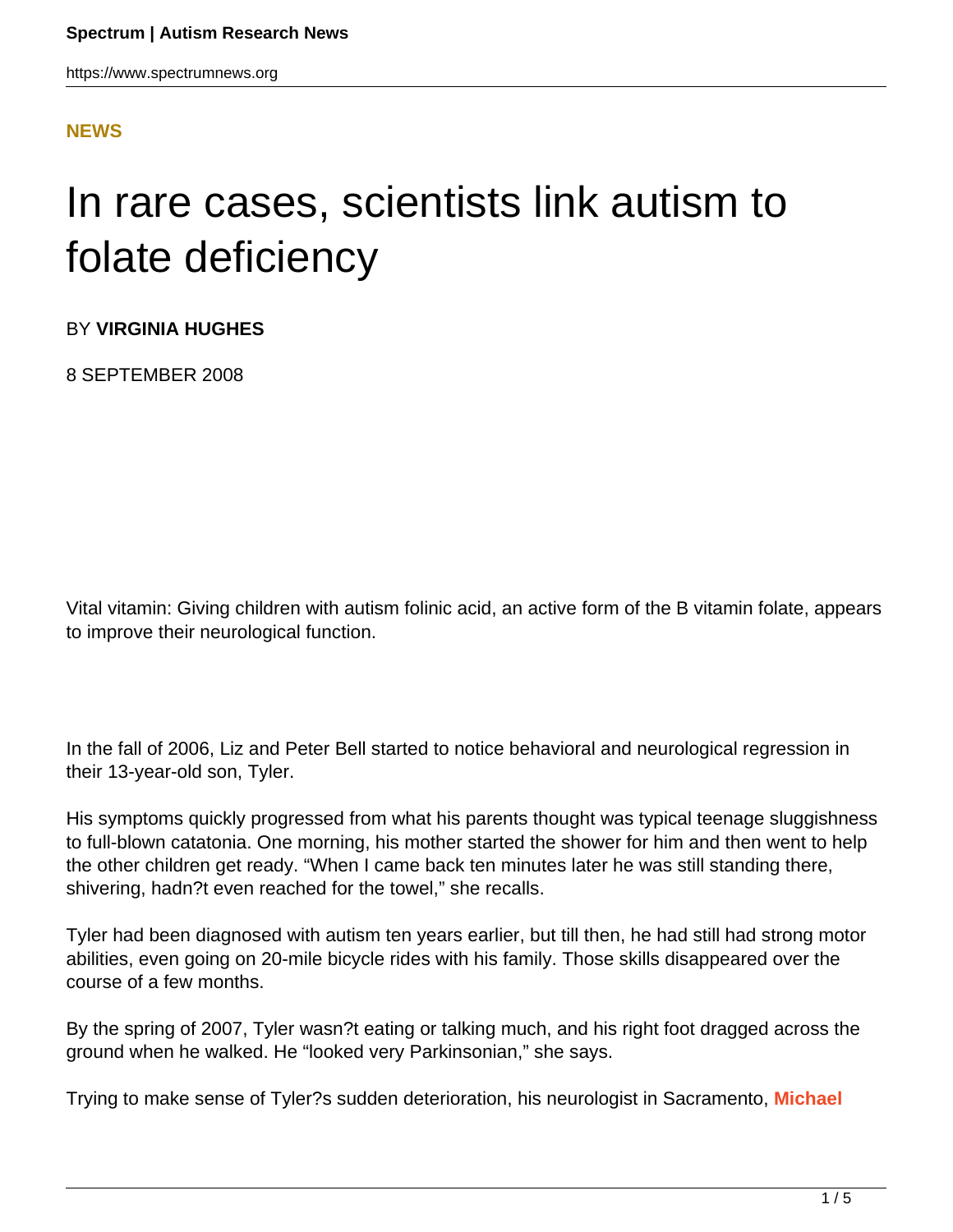**[Chez](http://www.checksutterfirst.org/providersearch/?sitecfg=39&action=providerdetail&masterid=5842&isLevelOne=1)**, gave him a complete medical work-up ? including a spinal tap to collect a sample of cerebrospinal fluid.

Chez sent the spinal fluid to Keith Hyland?s **[neurochemistry lab](http://www.medicalneurogenetics.com/)** in Atlanta, known for its specialized analyses. The fluid showed rare abnormalities: low levels of dopamine, serotonin, and folate ? a B vitamin that?s essential for DNA synthesis.

Folate is found naturally in many foods. After it is ingested, the body begins to break it down in the bloodstream, from where it travels to the brain, binds to receptors at the blood-brain barrier, and breaks down further before finally reaching the spinal fluid and central nervous system.

This kind of cerebral folate deficiency (CFD) is rare: since its first report in 1994, only an estimated 100 cases have been documented worldwide.

In December, neurologist Vincent Ramaekers reported that of 25 children with early-onset, lowfunctioning autism and serious neurological deficits, 23 have lower folate levels in their spinal fluid than do controls**<sup>1</sup>** . Treating these children with folinic acid ? a reduced form of folate ? significantly improves their neurological function. In two of Ramaekers? cases, he claims, it led to a full recovery from autism, though this has not been confirmed by other research groups.

"I suspect that children with the folate problem is a special subgroup of children with autism, but we don?t know how big this subgroup is in the whole population," says Ramaekers, head of the Center for Autism at the **[University of Liege](http://www.ulg.ac.be)** in Belgium.

In June 2007, Tyler began taking an oral folate supplement. Within a month, his mood brightened, he started eating again and his walking skills returned. "He was in the world again, when he had been pretty checked out before that," Bell says.

## Growing interest:

Since his recovery ? thanks in large part to a resourceful, media-savvy network of parents ? more and more research groups are taking interest in the link between folate deficiency and neurobehavioral disorders.

In July, neurologist **[Paolo Moretti](http://www.bcm.edu/genetics/index.cfm?pmid=11172)** and geneticist **[Fernando Scaglia](http://www.bcm.edu/genetics/?pmid=11038)** of the **[Baylor College of](http://www.bcm.edu/) [Medicine in Houston](http://www.bcm.edu/)** reported that of seven children with the disorder, five have been diagnosed with autism spectrum disorders<sup>2</sup>. Treatment with folinic acid improved the motor skills of three of these five, but did not affect their autism diagnosis.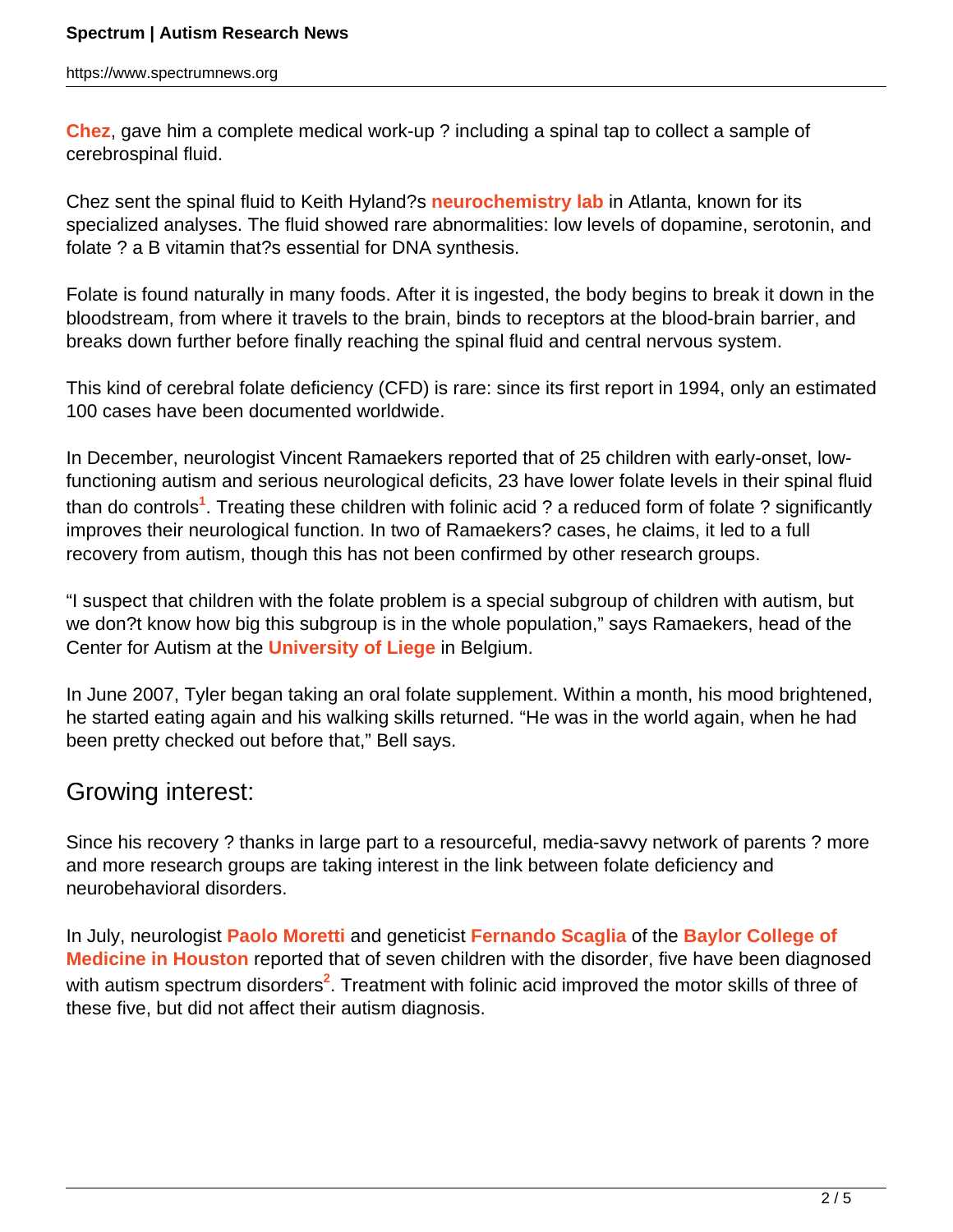https://www.spectrumnews.org

[1a8de35b-14e6-8384-c528-e4c9588814ce.jpg](http://sfari.org/images/imported/49063)

**On the trail:** Neurologist Paolo Moretti, here with Caroline DeLuca, a child with autism, is investigating the link to folate deficiency in mouse models.

Moretti and others are investigating the autism link in mouse models of folate deficiency. "We?ve studied these mice that don?t transport folate for a long time because of an interest in birth defects," says **[Richard Finnell](http://ibt.tamhsc.edu/faculty/bio-finnell.html)**, a geneticist at Texas A&M Health Science Center. "But now we?re set to spend more of our energies thinking about CFD and how it might overlap with autism."

Experts say children with autism should routinely be screened for folate deficiency. "Most doctors, especially if they?re psychiatry people, don?t think about spinal taps in these cases," says Chez. "But in a young child with severe motor delay, it?s imperative to check that."

Though children with CFD have low levels of folate in their spinal fluid, folate levels in their blood are normal. "So the major hypothesis is that there has to be an abnormality in the transport of folate from the blood to the central nervous system," Moretti explains. "The question for us is, what is the nature of that insult?"

With such small numbers, however, information is scarce. Genetic tests have found no mutations in genes known to play a role in folate transport, suggesting to some researchers that there may be immune or environmental factors at play.

In 2005, Ramaekers reported that of 28 children with the disorder, 25 carry auto-antibodies ? which act against the body?s own tissues ? that block folate receptors in the brain, preventing the folate from reaching the spinal fluid<sup>3</sup>.

"At the moment we are trying to find the genes which are responsible, but it?s a hell of a job," Ramaekers says. "It?s probably like most autoimmune disorders: a very complex mechanism with several genes cooperating."

# Awaiting proof:

But his theory is far from proven. Some children with CFD test negative for these antibodies, and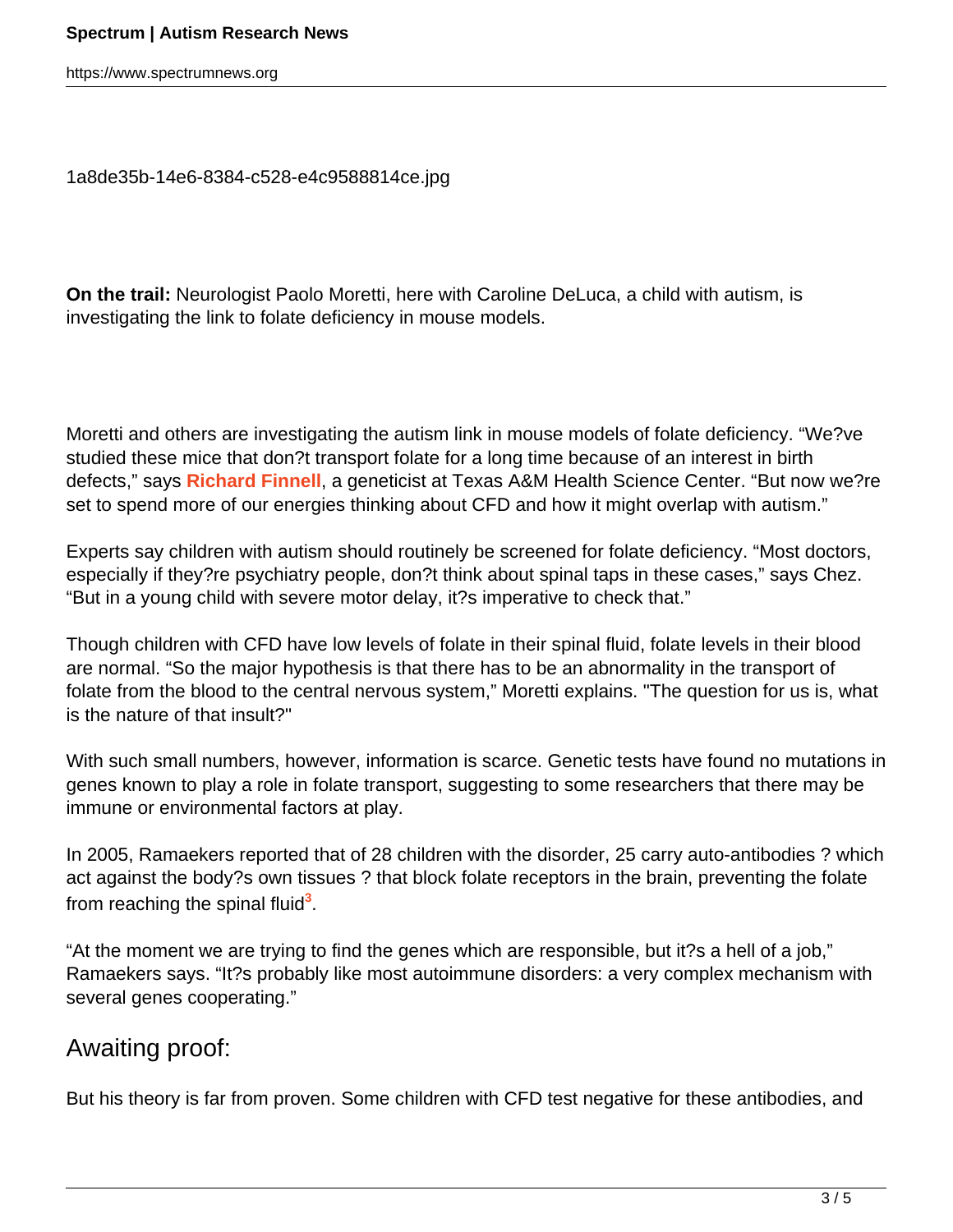some who have the antibodies do not show any folate deficiency. "Where we stand now is that there may be a link between the two, but there isn?t any proof of causality," Moretti says.

The first documented case in America of CFD is of Caroline DeLuca. In November 2002, the then 5-year-old was quickly declining from an unknown neurodegenerative disease. She was on a feeding tube, couldn?t crawl, and couldn?t lift her head or hands. Doctors at Texas Children?s Hospital in Houston gave her six months to live.

Two months later, her mother, Elizabeth, saw a television episode of **[The Oprah Winfrey Show](http://www.oprah.com/tows)** about children with a neurotransmitter disorder who have similar symptoms. When doctors gave Caroline a spinal tap and sent the fluid to Hyland?s lab, they discovered that she had a folate deficiency.

Caroline began taking folinic acid supplements in the third week of March 2003. Within three weeks, she was walking. Over Memorial Day weekend that year, she ate half a jar of baby food, her first in 18 months, DeLuca says. "The difference was astounding," she recalls. "There were people who didn?t think it was the same child."

In July 2003, **[Good Morning America](http://abcnews.go.com/GMA/)** featured their story, connecting them to other parents whose children had similar problems.

As DeLuca learned more about CFD and autism, she grew frustrated with the lack of communication among scientists, and the slow pace of research. Doctors in Houston were collecting data from a handful of other children with the disorder, and Ramaekers had reported a half-dozen others.

In November 2003, DeLuca arranged for the two groups of scientists to meet. She organized a second conference last summer, this time inviting about 80 researchers, parents, and affected children from across the world.

Both events began with an informal dinner party at her house. "My plan was to get these guys friendly, to get them to play together in the same sandbox," she says.

Just in the last year, according to Hyland, the number of spinal fluid samples he tests for folate deficiency has increased by about 20 percent. "Every time I talk to these mothers, the club has expanded," says Finnell, who attended the 2007 conference. "This all started really from a nudgy, never-give-up mom with a lot of resources."

## References: